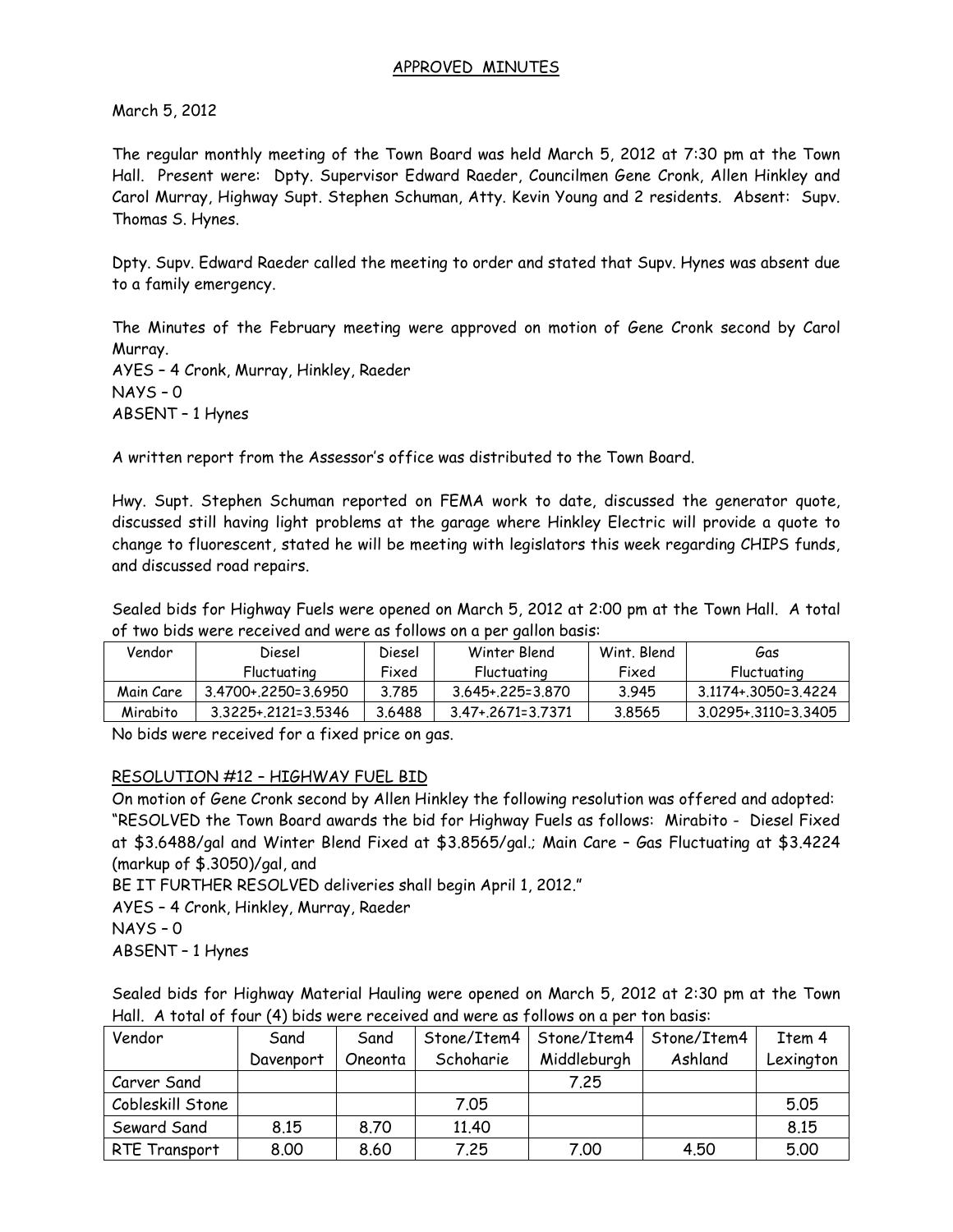The Highway Supt. requested awarding to the two lowest bidders on each item in case a hauler is not available to deliver when needed.

# RESOLUTION #13 – HIGHWAY MATERIAL HAULING BID

On motion of Allen Hinkley second by Gene Cronk following resolution was offered and adopted: "RESOLVED, the Town Board awards the Highway Material Hauling Bid as follows: Sand from Davenport – RTE Transport @ \$8.00 and Seward Sand @ \$8.15; Sand from Oneonta – RTE Transport @ \$8.60 and Seward Sand @ \$8.70; Stone/Item 4 from Schoharie – Cobleskill Stone @ \$7.05 and RTE Transport @ \$7.25; Stone/Item 4 from Middleburgh – RTE Transport @ \$7.00 and Carver Sand @ \$7.25; Stone/Item 4 from Ashland – RTE Transport @ \$4.50; Item 4 from Lexington – RTE Transport @ \$5.00 and Cobleskill Stone @ \$5.05." AYES – 4 Hinkley, Cronk, Murray, Raeder NAYS – 0 ABSENT – 1 Hynes

Cowan Excavating has lowered a manhole at the Vega Mtn. intersection as snowplows have been hitting it and sliding off the lid.

No monthly report was received from the Building Inspector. Councilman Hinkley will speak with Mr. Walcutt.

It was stated that the Roxbury Nine ball team has begun scheduling games for this summer.

Councilman Cronk discussed concerns with incorrectly installed water meters. The matter will be discussed with Supv. Hynes. Mr. Cronk also recommends owners have meters removed if plumbing has been drained and winterized.

A letter was received from MTC Cable stating effective April 1st, rates will increase on cable television service between 1% and 5% depending on the programming package.

On motion of Allen Hinkley second by Gene Cronk the Town Clerk's Monthly Report for February 2012 was approved in the amount of \$1,515.50 (Town Clerk \$145.50 and Building Permits \$1,370.00) AYES – 4 Hinkley, Cronk, Murray, Raeder NAYS – 0 ABSENT – 1 Hynes

On motion of Gene Cronk second by Carol Murray the Supervisor's Monthly Report for January 2012 was approved. AYES – 4 Cronk, Murray, Hinkley, Raeder NAYS – 0 ABSENT – 1 Hynes

On motion of Allen Hinkley second by Gene Cronk the following list of equipment was approved for destruction:

| <b>Description</b>                      | Model #   | Serial #     | <b>Reason</b> |
|-----------------------------------------|-----------|--------------|---------------|
| GE Telephone/answering machine          | 3-9891A   |              | Doesn't work  |
| HP 1010 Fax Machine                     |           | CN481A1GJC   | Doesn't work  |
| CTX 17" Monitor                         | CGP1772EN | CG9-40402625 | Upgraded      |
| HP Deskiet 810C printer                 |           | CN9691P15Q   | Doesn't work  |
| Lanier 6112 Copier                      | 6112AG    | ZC224322     | Doesn't work  |
| AYES - 4 Hinkley, Cronk, Murray, Raeder |           |              |               |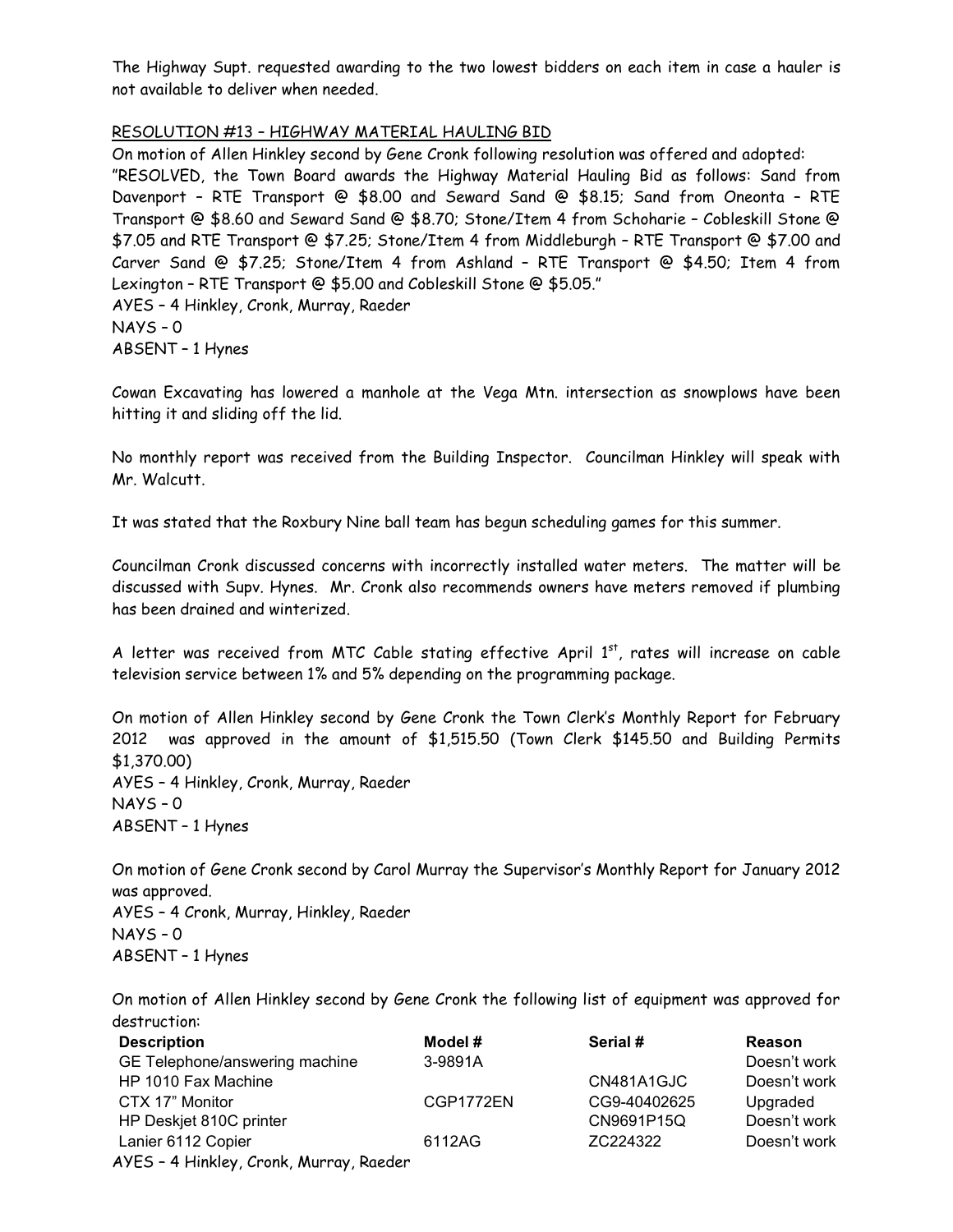NAYS – 0 ABSENT – 1 Hynes

Discussion took place on the Justice Court Clerk position. A total of nine (9) letters of interest/resumes were received. The recommendation of the Town Justices is to hire Sandra Rockwell.

### RESOLUTION #14 – APPOINT NEW JUSTICE COURT CLERK

On motion of Allen Hinkley second by Carol Murray the following resolution was offered and adopted:

"RESOLVED, the Town Board approves the hiring of Sandra Rockwell, effective immediately, to the position of Justice Court Clerk at a rate of \$11.75/hr."

AYES – 4 Hinkley, Murray, Raeder

NAYS – 0

ABSTAIN – 1 Cronk (due to being a relative)

ABSENT – 1 Hynes

# RESOLUTION #15 – PUBLIC HEARING ON FLOOD MAPS LOCAL LAW

On motion of Carol Murray second by Gene Cronk the following resolution was offered and adopted: "WHEREAS, the Town Board of the Town of Roxbury, New York (the "Town") deems it advisable to maintain its eligibility to participate in the National Flood Insurance Program ("NFIP");

WHEREAS, new Flood Insurance Study and Flood Insurance Rate Maps establishing 100 year base flood elevations for the Town have been completed by the Federal Emergency Management Agency ("FEMA");

WHEREAS, to maintain eligibility in the NFIP it is necessary for the Town to adopt the new Flood Insurance Study and Flood Insurance Rate Maps into its floodplain management regulations;

WHEREAS, the New York State Department of Environmental Conservation ("NYSDEC") has also instructed the Town Board to update its Flood Plain Local Law to conform to the current rules and regulations required by FEMA; and

WHEREAS, the Town Board deems it advisable to adopt a local law that repeals and supersedes Local law No. 1 of the year 1989 of the Town of Roxbury entitled "Flood Damage Prevention Local Law" to adopt the new maps and to incorporate the current FEMA regulations regarding flood plain management.

NOW, THEREFORE, BE IT RESOLVED, that said Town Board shall meet at the Grand Gorge Civic Center, 60933 State Hwy 30, Grand Gorge, New York on April 9, 2012, at 7:15 P.M. to hear all persons interested in the manner of the adoption of the local law, and be it

FURTHER RESOLVED, that the Town Clerk is hereby authorized and directed to publish notice of said hearing in the Catskill Mountain News, the official newspaper of the town, and to post copies of such notice in the manner provided by law."

AYES – 4 Murray, Cronk, Hinkley, Raeder

NAYS – 0

ABSENT – 1 Hynes

# RESOLUTION #16 – PUBLIC HEARING ON GRIEVANCE DAY LOCAL LAW

On motion of Carol Murray second by Allen Hinkley the following resolution was offered and adopted:

"WHEREAS, Real Property Tax law §512 subdivision 1-a authorizes the Roxbury Town Board to adopt a local law establishing a date for the meetings of the Board of Assessment review other than that provided in subdivision 1 of §512; and

WHEREAS, the Roxbury Town Board wishes to designate the fourth Thursday in May as the Town's Grievance Day to hear complaints in relation to property assessments; and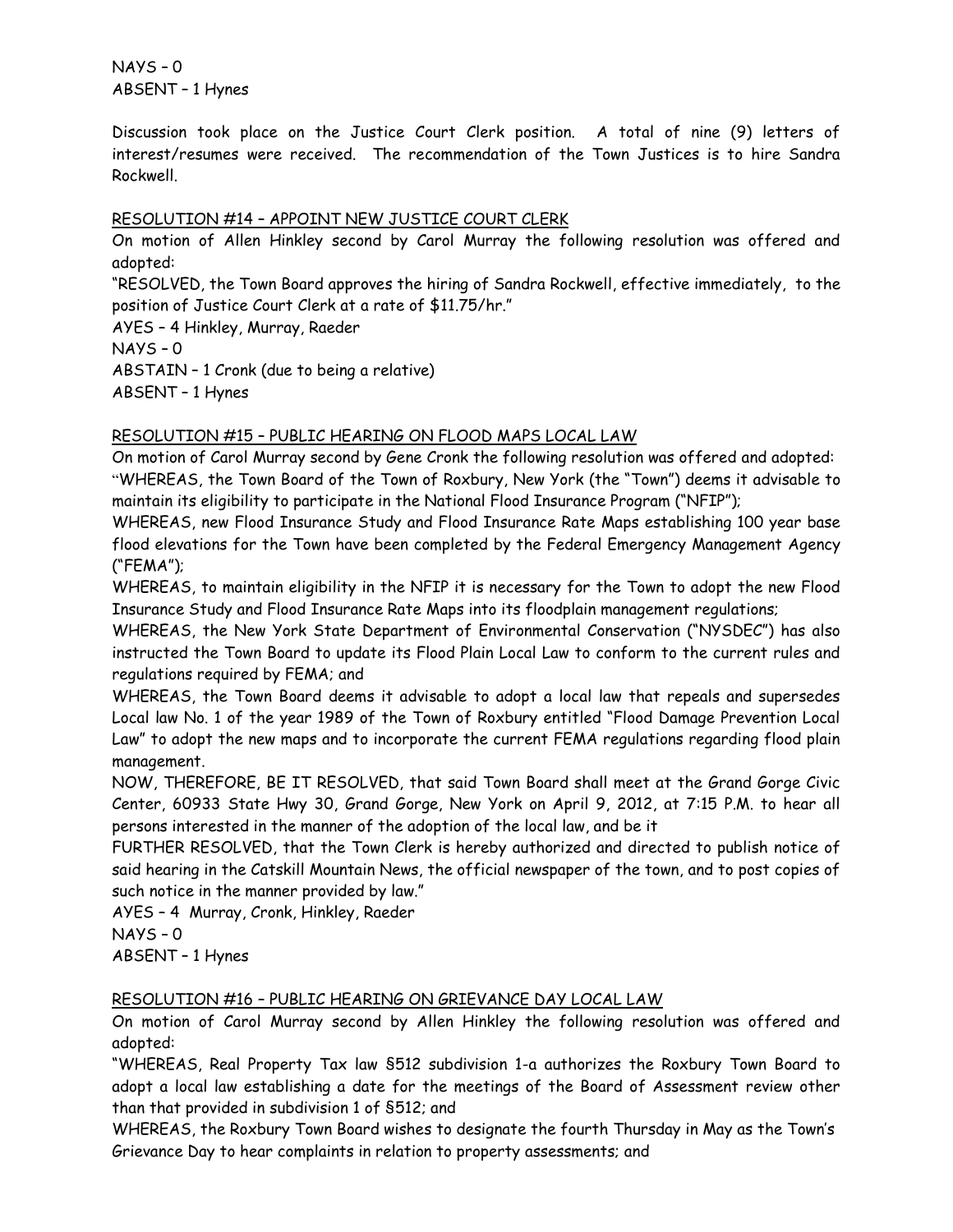WHEREAS, the Town's Attorney has prepared a proposed Local Law designating the fourth Thursday in May as the Town's Grievance Day; and

WHEREAS, the Town Board has reviewed and modified the proposed Local Law to designate the fourth Thursday in May as the Town's Grievance Day pursuant to Real Property Tax Law §512(1) and (1-a); and

NOW, THEREFORE, BE IT RESOLVED that the proposed law is ready for consideration by the Town Board; and

BE IT FURTHER RESOLVED, that the Town Board shall will hold a public hearing for consideration of the Local Law to designate the fourth Thursday in May as the Town's Grievance Day pursuant to Real Property Tax Law §512 on April 9, 2012 at 7:25 pm at the Grand Gorge Civic Center, 60933 State Hwy 30, Grand Gorge, NY; and

BE IT FURTHER RESOLVED, that the Town Clerk is hereby authorized and directed to publish notice of said hearing in the Catskill Mountain News, and to post copies of such notice in the manner provided by law."

AYES – 4 Murray, Hinkley, Cronk, Raeder NAYS – 0 ABSENT – 1 Hynes

The Annual Financial Report for the year 2011 has been filed with the State Comptroller's Office and is on file at the Town Clerk's Office.

On motion of Gene Cronk second by Allen Hinkley the Town Board approved renewal of a junkyard license for Marty Built, Inc. AYES – 4 Cronk, Hinkley, Murray, Raeder NAYS – 0 ABSENT – 1 Hynes

Atty. Kevin Young stated that he is still waiting to hear from the court on the truck lawsuit.

A reminder was given that the April  $9<sup>th</sup>$  meeting of the Town Board will be held at the Grand Gorge Civic Center.

On motion of Gene Cronk second by Allen Hinkley the bills were audited and ordered paid in the following amounts:

| General #90-125          | \$86,488.25 | Special Lights #4              | \$23.28    |
|--------------------------|-------------|--------------------------------|------------|
| Highway #53-79           | \$47,521.71 | Capital Projects:              |            |
| Roxbury Water #15-19     | \$2,702.56  | Hubb Corn Sewer #12            | \$140.59   |
| Grand Gorge Water #14-21 | \$5,525.30  | GIGP Water Proj #13            | \$609.58   |
| Denver Water #12-17      | \$1,303.82  | Kirkside Park Construction #14 | \$5,800.00 |
| Roxbury Sewer #13-20     | \$25,955.44 | Comp Plan #15                  | \$1,039.02 |
| Denver Sewer #15-23      | \$16,293.31 |                                |            |

AYES – 4 Cronk, Hinkley, Murray, Raeder NAYS – 0 ABSENT – 1 Hynes

\_\_\_\_\_\_\_\_\_\_\_\_\_\_\_\_\_\_\_\_\_\_\_\_\_\_\_\_\_\_\_\_\_\_\_\_\_\_\_

On motion of Gene Cronk second by Carol Murray the meeting adjourned at 8:17 pm.

THIS IS A TRUE COPY